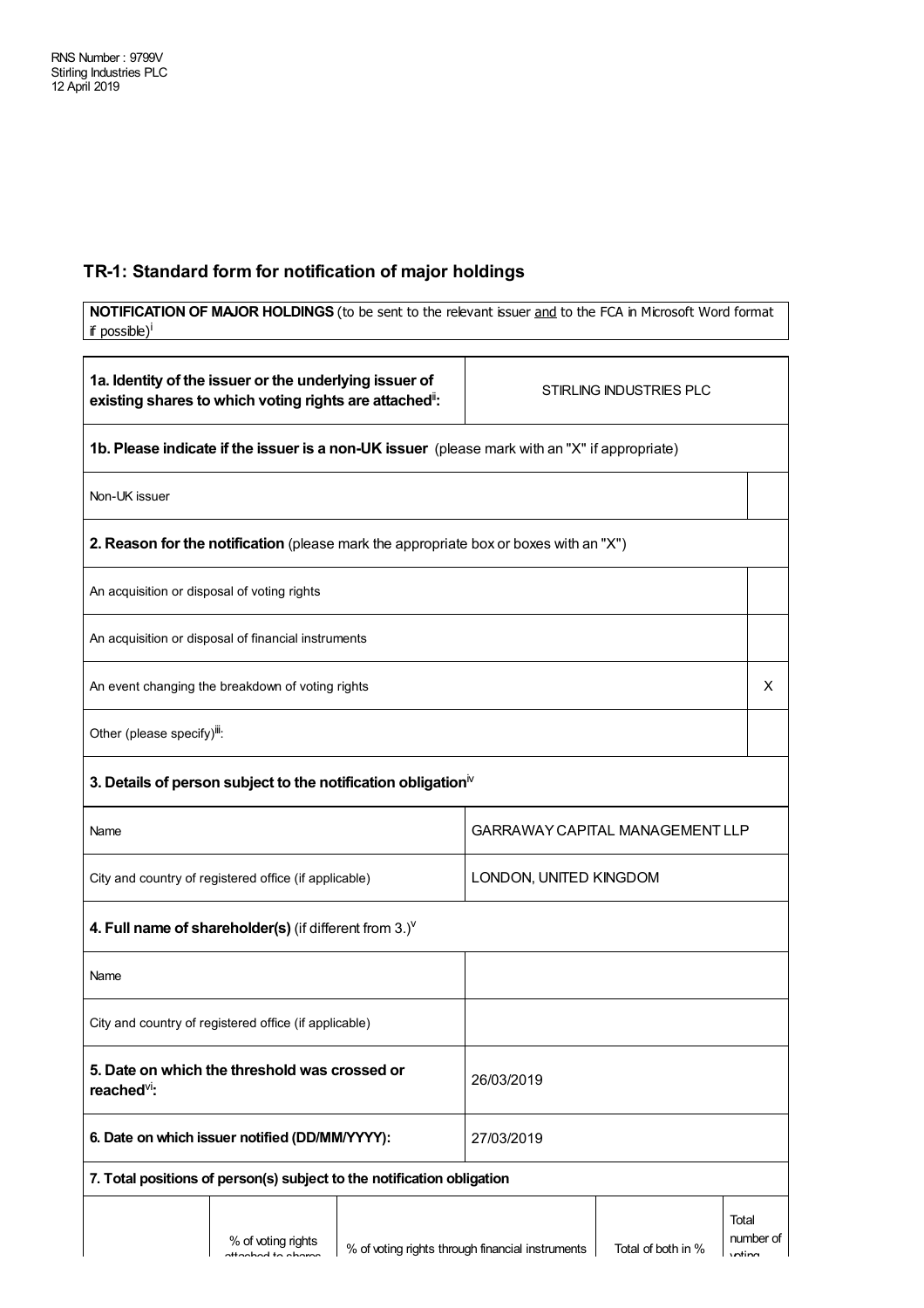|                                                                                    | attached to shares<br>(total of 8. A) | $(total of 8.B 1 + 8.B 2)$ | $(8.A + 8.B)$ | <b>VULII IY</b><br>rights of<br>issuer <sup>vii</sup> |
|------------------------------------------------------------------------------------|---------------------------------------|----------------------------|---------------|-------------------------------------------------------|
| Resulting situation on<br>the date on which<br>threshold was<br>crossed or reached | 11.20                                 |                            | 11.20         | 392,053                                               |
| Position of previous<br>notification (if<br>applicable)                            |                                       |                            |               |                                                       |

| 8. Notified details of the resulting situation on the date on which the threshold was crossed or<br>reached <sup>viii</sup> |                                                               |                                                             |                                                               |                                                             |
|-----------------------------------------------------------------------------------------------------------------------------|---------------------------------------------------------------|-------------------------------------------------------------|---------------------------------------------------------------|-------------------------------------------------------------|
| A: Voting rights attached to shares                                                                                         |                                                               |                                                             |                                                               |                                                             |
| Class/type of<br>shares                                                                                                     | Number of voting rights <sup>IX</sup>                         |                                                             | % of voting rights                                            |                                                             |
| ISIN code (if<br>possible)                                                                                                  | <b>Direct</b><br>(Art 9 of Directive<br>2004/109/EC) (DTR5.1) | Indirect<br>(Art 10 of Directive<br>2004/109/EC) (DTR5.2.1) | <b>Direct</b><br>(Art 9 of Directive<br>2004/109/EC) (DTR5.1) | Indirect<br>(Art 10 of Directive<br>2004/109/EC) (DTR5.2.1) |
| GB00BFX0W490                                                                                                                | 392,053                                                       |                                                             | 11.20                                                         |                                                             |
|                                                                                                                             |                                                               |                                                             |                                                               |                                                             |
|                                                                                                                             |                                                               |                                                             |                                                               |                                                             |
| <b>SUBTOTAL 8. A</b>                                                                                                        |                                                               | 392,053                                                     | 11.20                                                         |                                                             |

| B 1: Financial Instruments according to Art. 13(1)(a) of Directive 2004/109/EC (DTR5.3.1.1 (a)) |                        |                                                     |                                                                                                 |                    |  |
|-------------------------------------------------------------------------------------------------|------------------------|-----------------------------------------------------|-------------------------------------------------------------------------------------------------|--------------------|--|
| Type of financial<br>instrument                                                                 | Expiration<br>$date^X$ | Exercise/<br><b>Conversion Period</b> <sup>XI</sup> | Number of voting rights that<br>may be acquired if the<br>instrument is<br>exercised/converted. | % of voting rights |  |
|                                                                                                 |                        |                                                     |                                                                                                 |                    |  |
|                                                                                                 |                        |                                                     |                                                                                                 |                    |  |
|                                                                                                 |                        |                                                     |                                                                                                 |                    |  |
|                                                                                                 |                        | <b>SUBTOTAL 8. B 1</b>                              |                                                                                                 |                    |  |

L.

| (DTR5.3.1.1(b))                    |                                    | B 2: Financial Instruments with similar economic effect according to Art. 13(1)(b) of Directive 2004/109/EC |                                               |                            |                    |
|------------------------------------|------------------------------------|-------------------------------------------------------------------------------------------------------------|-----------------------------------------------|----------------------------|--------------------|
| Type of<br>financial<br>instrument | <b>Expiration</b><br>$date^{\chi}$ | Exercise/<br><b>Conversion Period Xi</b>                                                                    | Physical or cash<br>settlement <sup>XII</sup> | Number of<br>voting rights | % of voting rights |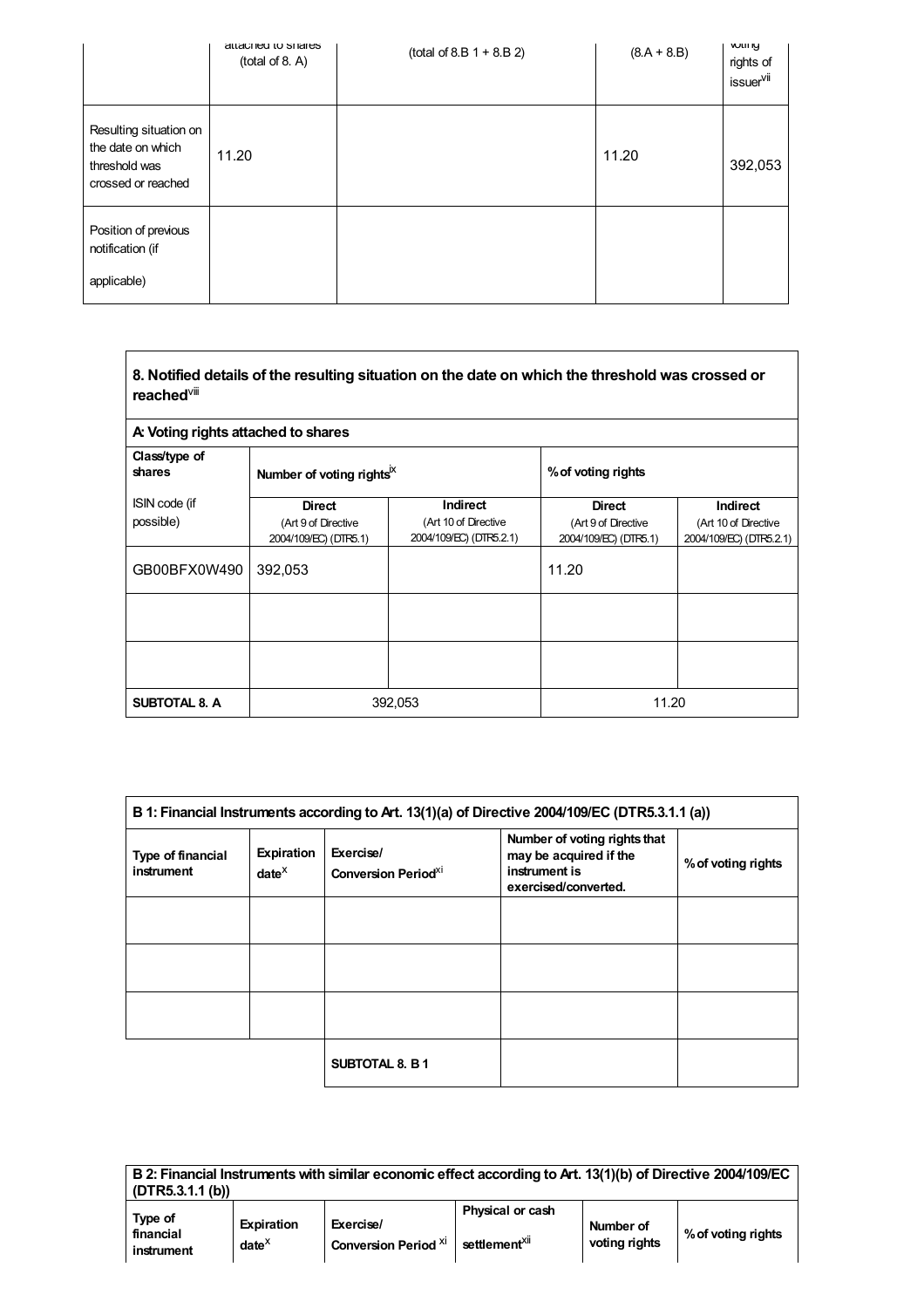|  | SUBTOTAL 8.B.2 |  |
|--|----------------|--|

## **9. Information in relation to the person subject to the notification obligation** (please mark the

applicable box with an "X")

Person subject to the notification obligation is not controlled by any natural person or legal entity and does not control any other reison subject to the notification obligation is not controlled by any natural person or legal entity and does not control any other  $X$ <br>undertaking(s) holding directly or indirectly an interest in the (underlying) issuer<sup></sup>

Full chain of controlled undertakings through which the voting rights and/or the

financial instruments are effectively held starting with the ultimate controlling natural person or legal entity<sup>xiv</sup> (please add additional rows as necessary)

| Name $^{XV}$                                     | % of voting rights if it<br>equals or is higher<br>than the notifiable<br>threshold | % of voting rights<br>through financial<br>instruments if it equals<br>or is higher than the<br>notifiable threshold | Total of both if it equals or is higher<br>than the notifiable threshold |
|--------------------------------------------------|-------------------------------------------------------------------------------------|----------------------------------------------------------------------------------------------------------------------|--------------------------------------------------------------------------|
| <b>GARRAWAY CAPITAL</b><br><b>MANAGEMENT LLP</b> | 11.20                                                                               |                                                                                                                      | 11.20                                                                    |
|                                                  |                                                                                     |                                                                                                                      |                                                                          |
|                                                  |                                                                                     |                                                                                                                      |                                                                          |
|                                                  |                                                                                     |                                                                                                                      |                                                                          |
|                                                  |                                                                                     |                                                                                                                      |                                                                          |

| 10. In case of proxy voting, please identify:       |  |
|-----------------------------------------------------|--|
| Name of the proxy holder                            |  |
| The number and % of voting rights held              |  |
| The date until which the voting rights will be held |  |

## **11. Additional information** xvi